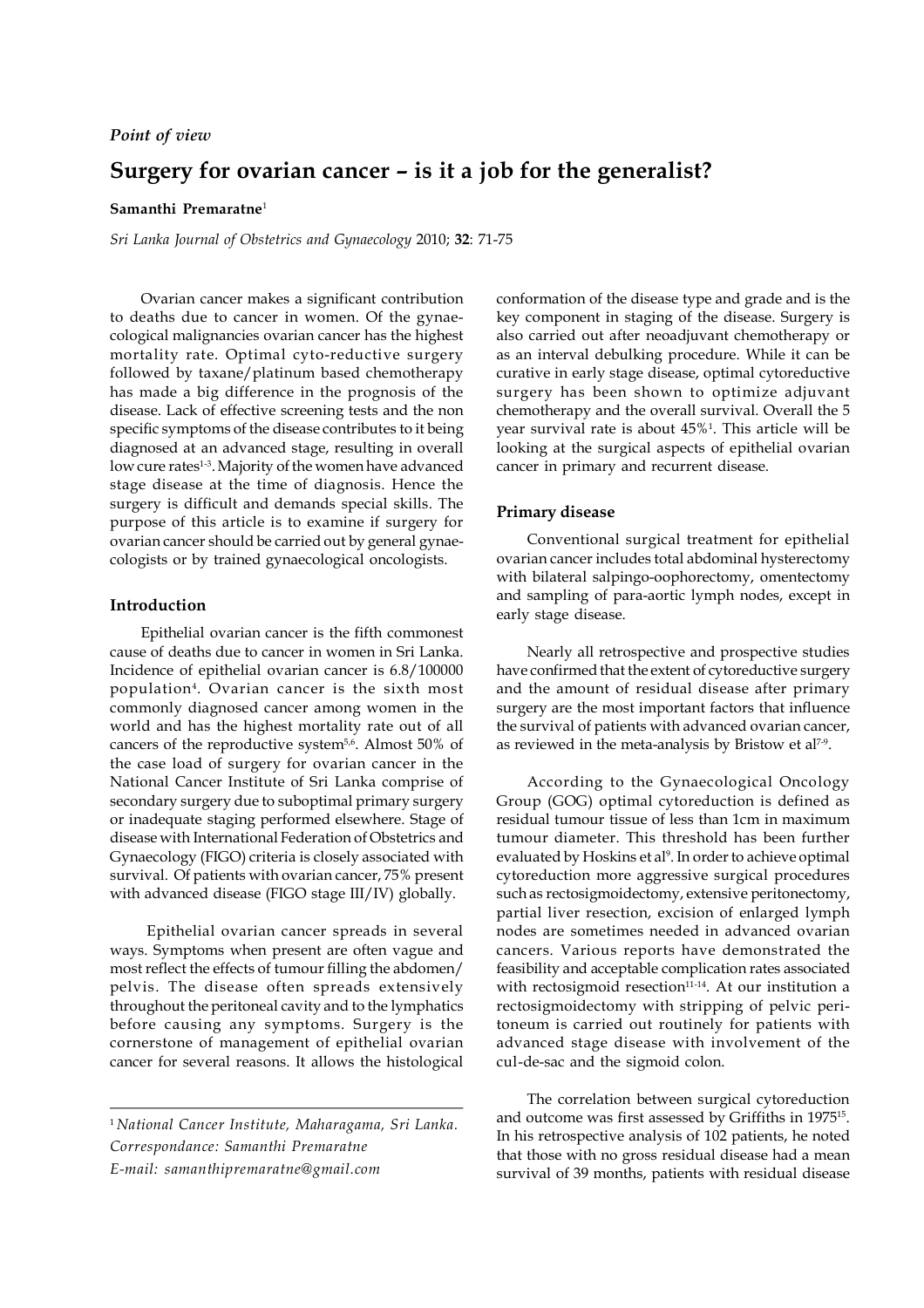$\leq$  0.5 cm had a mean survival of 29 months, patients with residual disease greater than  $0.5$  cm but  $\leq 1.5$  cm had a mean survival of 18 months, and patients with residual disease greater than 1.5 cm had a mean survival of 11 months. Residual disease greater than 1.5 cm had no correlation with survival. This study clearly demonstrated an inverse correlation between the residual tumor volume and patient survival.

Ovarian cancers are often advanced, hence surgery is difficult and demands special skills. Certain techniques can make the approach to advanced ovarian cancer more efficient and safer. A sound knowledge of the pelvic and the abdominal anatomy is an essential prerequisite for this kind of surgery. It is important for the surgeon to be familiar with the abdominal/pelvic cavity compartments, for these provide access to metastasis and serve as a plane for resection. When the normal anatomy of the pelvis is completely distorted by large tumour masses, these anatomic spaces become important as they will provide the most avascular pathway for circumscribing the tumor. The surgeon should be mentally and technically prepared to aggressively resect large cancers within the pelvis, as well as large metastatic deposits that involve organs in the upper abdomen.

When multiple metastasis at different sites are present usually the largest and the most troublesome ones are in the pelvis. Multiple organs are often fused together, i.e. the left ovary and the sigmoid colon, omentum with the transverse colon, right ovary and the ileo-caecum. On initial assessment resection of these cases may seem impossible. Yet, persistent dissection often achieves satisfactory debulking.

There are certain techniques that facilitate this kind of dissection. The tendency of ovarian cancer to involve the peritoneum along the pelvic wall, the bladder, and the sigmoid colon are advantageous in approaching the resection through retroperitoneal spaces. Although the cancer is adherent to the peritoneum, it seldom penetrates, and the best method of removing the tumour is through a retroperitoneal approach $16$ . The ureters need to be exposed at a very early stage of the procedure to avoid the risk of ureteral injury. The anterior and posterior cul-de-sac are often filled with the tumour, and the conventional approach for separating the bladder from the uterus and the vagina from the rectum cannot be used. Very often patients with advanced ovarian cancer are declared inoperable before resectability has been amply tested when the procedure is carried out by a surgeon without appropriate training.

A meta-analysis of 6885 patients with stage III or IV epithelial ovarian cancer evaluated various prognostic factors for survival<sup>17</sup>. This study too reiterated correlation between maximal cytoreduction and median survival. Each 10% increase in cytoreduction correlates with a 5.5% increase in median survival<sup>18</sup>. All patients were treated with adjuvant platinum based chemotherapy. Patient cohorts who had >75% maximal cytoreduction had a median survival of 34 months, compared with 23 months for patient cohorts with  $\leq 25\%$  maximal cytoreduction.

Numerous studies have shown that many women with ovarian cancer undergo suboptimal surgery<sup>19-21</sup>. Many studies have shown that specialized surgeons, gynaecological oncologists are more likely than general surgeons to perform optimal surgery for ovarian cancer21-23. As a result, the National Institute of Health, American College of Obstetricians and Gynaecologists and Society of Gynaecological Oncologists all recommend that women with ovarian cancer be referred to a gynaecological oncologist for their initial management<sup>19</sup>.

According to FIGO, when ovarian malignancy is suspected preoperatively, the following procedures need to be carried out to accurately stage the disease $^{\scriptscriptstyle 24}$ . Midline incision for adequate exposure, careful evaluation of all peritoneal surfaces, 4 washings of the peritoneal cavity (diaphragm, right and left sides of the abdomen, and pelvis), omentectomy, complete or selected lymphadenectomy of the pelvic and paraaortic lymph nodes, biopsy and/or resection of any suspicious lesions and random blind biopsies of normal peritoneal surfaces<sup>25</sup>.

When the cancer is less advanced, the surgeon's knowledge of spread pattern and common sites for subclinical metastatic deposits improve the accuracy of staging by discovery of microscopic size metastasis. In patients with disease apparently confined to the pelvis, meticulous staging is essential to define the correct extent of the disease at the time of diagnosis $24$ . As much as 30% of the early stage cancers are upstaged by a restaging procedures<sup>25,29</sup>. Inadequate surgical staging will result in understaging and will lead to inadequate postoperative treatment, which will have a negative impact on the patients' prognosis.

In early stage disease, it is recommended to have an average of five random peritoneal biopsies as 7% of diaphragmatic peritoneal biopsies, 5% of omentectomy specimens and 10% of biopsies taken from other peritoneal sites are positive for tumour deposits. Twenty percent of restaging procedures have positive peritoneal cytology<sup>30</sup>.

The goal in cytoreduction has changed from optimal towards maximal cytoreduction. Several studies have shown that no gross/macroscopic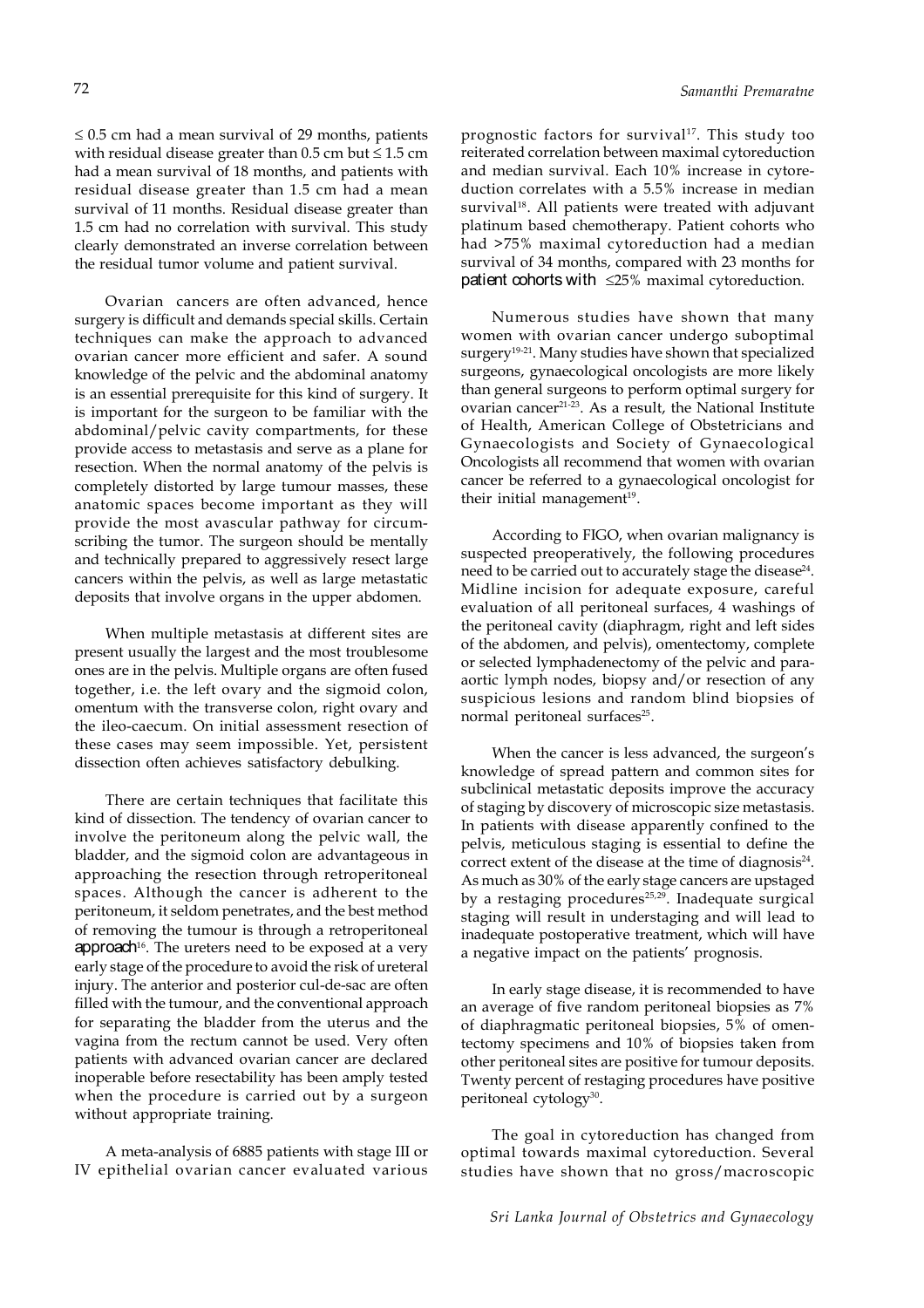residual disease should be the goal of surgery in primary cytoreduction in surgery for epithelial ovarian cancers<sup>18, 31-33</sup>. Hoskins et al reported on stage III epithelial ovarian cancer patients enrolled in two multi-centre randomized clinical trials, a survival rate of 60% in patients with no gross residual disease $10$ More recent studies such as Chi et al<sup>31</sup>, and du Bois et al <sup>33</sup> report median survival of 106 months and 99 months respectively, in patients with no gross residual disease. Analysis by Chi et al. reported no gross residual disease had the longest survival compared with residual disease <1cm and residual disease >1cm.

The principle of radical debulking has come under some criticism<sup>34</sup>. Some argue that tumour biology is more important in determining prognosis than surgical effort $35$ . The ability to successfully perform optimal cytoreduction (to <1cm) or maximal cytoreduction (no visible disease) ranges from 20% to 90% in advanced epithelial cancer. The former rate has been when the patients are managed by non trained specialists and the latter when they are managed by experienced specialist surgeons<sup>36</sup>.

Evidence from the literature shows that the surgery is inadequate in 75% of the cases when it is performed by a person not trained in gynaecological cancer surgery. This could translate into a 50-100% of difference in the overall 5 year survival<sup>36</sup>. Surgery performed by a trained gynaecological oncologist has been shown to increase survival<sup>37</sup>. Impact of surgery may improve the 5 year survival rate of less than 20% to 50%<sup>38</sup> .

#### **Interval debulking surgery (IDS)**

Interval debulking surgery is defined as a second operation which is performed after 3 to 4 cycles of chemotherapy in women who had suboptimal debulking at the first surgery. Primary aim of this procedure is to reduce the volume of residual tumour so as to increase the response to chemotherapy. Improved survival in secondary cytoreduction was first noticed by Bereck et al in the eighties<sup>39</sup>. Subsequent studies had conflicting results which failed to show a clear survival benefit. However, the European Organization for Research and Treatment of Cancer (EORTC) trial<sup>40</sup> showed a significantly increased median survival in the IDS group compared to those who had not undergone this procedure.

#### **Recurrent Disease**

Place of surgical cytoreduction in epithelial ovarian cancer in the recurrent setting is controversial. Multiple retrospective studies have reported improved survival with optimal cytoreduction<sup>41</sup>. In recurrent disease, secondary surgical cytoreduction should be considered if optimal debulking can be achieved. Patient selection is the critical factor in

determining candidates for secondary cytoreduction. Selection criteria used would depend on the unit. In general, patients who are selected for this should have platinum sensitive disease (recurrence beyond 6 months after completion of platinum-based chemotherapy).

#### **Conclusion**

Post-operative residual tumour is one of the most important independent prognostic factors for survival<sup>42,6</sup>. One series of patients with stage I and II disease showed that survival was improved if surgery was performed by a trained gynaecological oncologist<sup>29</sup>. Similar results were reported by Eisenkop et al (1992) in patients with stage III and IV disease.

Evidence from the literature is sufficient to justify a recommendation that all patients with an ovarian cancer should be treated by a trained gynaecological oncologist. There is ample data in the literature to support that adherence to such a policy could improve patient survival in ovarian cancer.

Since the overall prognosis for patients with ovarian cancer is poor, the management of this condition should be carried out by multi-disciplinary teams in gynaecological oncology. Apparent early stage disease requires accurate staging. Inadequate staging will have a significant impact on the survival rates. Our experience at the National Cancer Institute of Sri Lanka suggests that ovarian cancer surgery carried out by 'Generalists' often leaves the patient with inaccurate staging and suboptimal debulking. These are crucial determining factors of survival. Since it is impossible to satisfactorily predict the stage of the disease by any method short of laparotomy, it is imperative that optimal treatment for these women can only be dispensed by trained gynaecological surgeons.

These are strong enough to override the convenience factor of having the surgery performed in a facility closer to the patient's home.

#### **References**

- 1. Jemal A, Seigel R, Ward E, *et al*. Cancer statistics, 2006. *CA* Cancer J Clin 2006: **56**: 106-30.
- 2. Cannistra SA. Cancer of the ovary. *N Engl J Med* 2004; **351**: 2519-29.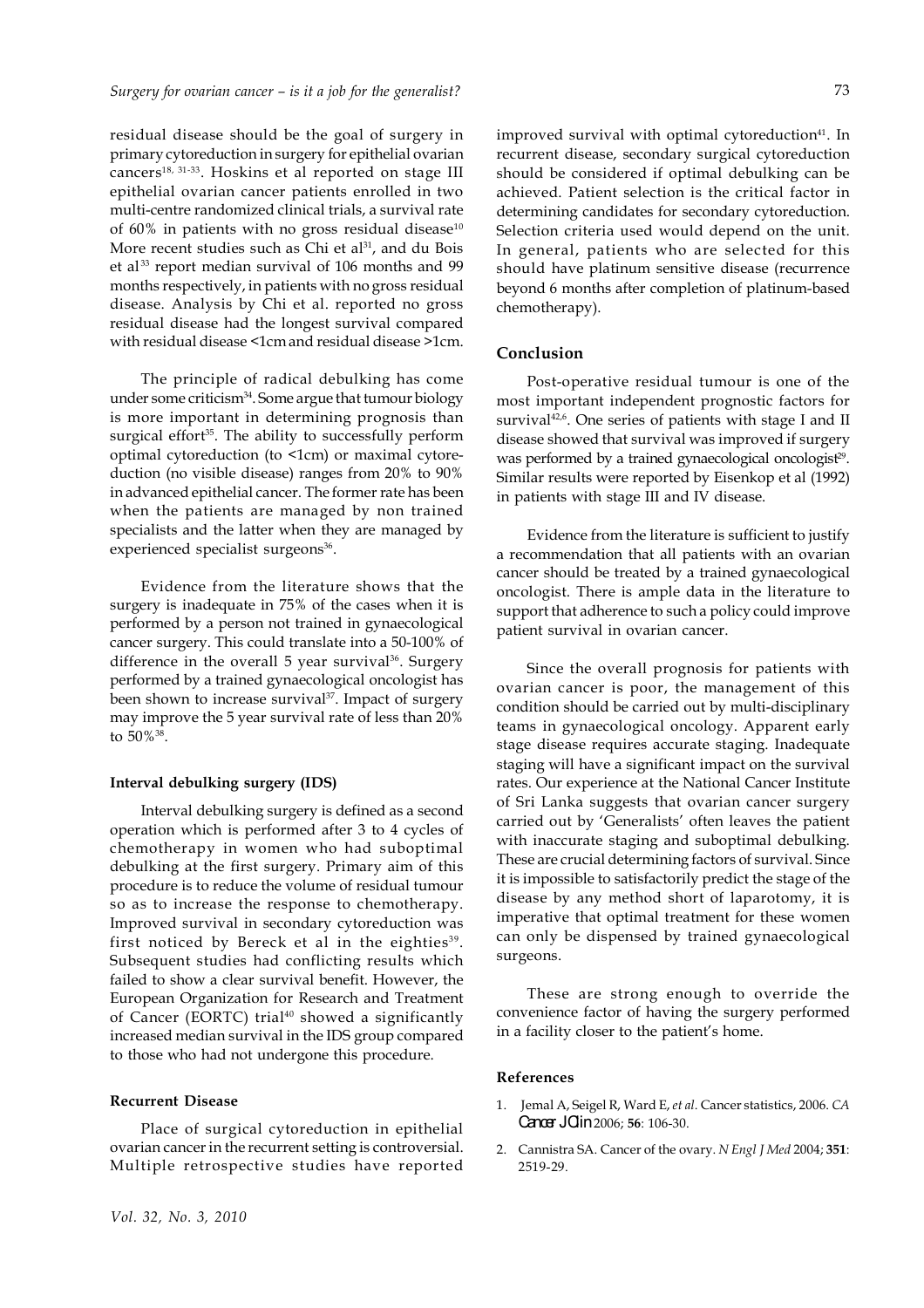- 3. Ozols RF, Bookman MA, Connolly DC, *et al*. Focus on epithelial ovarian cancer. *Cancer Cell* 2004; **5**: 19-24.
- 4. National Cancer Registry, Sri Lanka 2005.
- 5. Permuth-Way J, Sellers T.A. ''Epidemiology of ovarian cancer''. *Methods in Molecular Biology* 2009; **472**: 413-37.
- 6. Martinek IE, Kehoe S. When should surgical cytoreduction in advanced ovarian cancer take place? *Journal of Oncology* 2010.
- 7. Hoskins WJ. Epithelial ovarian carcinoma: principles of primary surgery. *Gynecol Oncol* 1994; **55**(3, pt 2): S91-S96.
- 8. Randall TC, Rubin SC. Cytoreductive surgery for ovarian cancer. *Surg Clin North Am* 2001; **81**: 871- 83.
- 9. Bristow RE, Tomacruz RS, Armstrong DK, Trimble EL, Montz FJ. Survival effect of maximal cytoreductive surgery for advanced ovarian cancer during the platinum era: a meta analysis. *J Clin Oncol* 2002; **20**: 1248-59.
- 10. Hoskins WJ, McGuire WP, Brady MF, Homesley HD, Creasman WT, Berman M, *et al*. The effect of diameter of largest residual disease after primary cytoreductive surgery in patients with suboptimal residual epithelial ovarian carcinoma. *Am J Obstet Gynecol* 1994; **170**: 974-9.
- 11. Berek JS, Hacker NF, Laggasse LD. Rectosigmoid colectomy and reanastomosis to facilitate resection of primary and recurrent gynaecological cancer. *Obstet Gynaecol* 1984; **64**: 715-20.
- 12. Bridges JE, Leung Y, Hammond IG, McCartney AJ. En bloc resection of epithelial ovarian tumours with concomitant rectosigmoid colectomy: the KEMH experience, *Int J Gynecol Cancer* 1993; **3**: 199-202.
- 13. Mourton SM, Temple LK, Abu-Rustum NR, Gemignana ML, Sonoda Y, Bochner BH, *et al*. Morbidity of rectosigmoid resection and primary anastomosis in patients undergoing primary cytoreductive surgery for advanced epithelial ovarian cancer. *Gynecol Oncol* 2005; **99**: 608-14.
- 14. Aletti GD, Podratz KC, Jones MB, Cliby WA. Role of rectosigmoidectomy and stripping of pelvic peritoneum in outcomes of patients with advanced ovarian cancer. *J Am Surg* 2006; **203**: 521-6.
- 15. Griffiths CT. Surgical resection of the tumour bulk in primary treatment of ovarian carcinoma. *Natl Cancer Ins Monogr* 1975; **42**: 101-4.
- 16. Rutledge FN. Surgical treatment of ovarian cancer. In: Thompson JD, Rock JA, Te Linde's Operative Gynaecology. 7th ed. J.B. Lippincott Company; 1992: 1303-27.
- 17. Bristow RE, Tomacruz RS, Amstrong DK, Trimble EL, Montz FJ. Survival effect of maximal cytoreductive surgery for advanced ovarian carcinoma during the platinum era: a meta-analysis. *J Clin Oncol* 2002; **20**: 1248-59.
- 18. Eisenhauer EL, Abu-Rustum NR, Sonoda Y, Aghajanian C, Barakat RR, Chi DS. The effect of maximal surgical cytoreduction on sensitivity to platinum-taxane chemotherapy and subsequent survival in patients with advanced ovarian cancer. *Gynecol Oncol* 2008; **108**: 276-81.
- 19. Earle CC, Schrag D, Neville BA, *et al*. Effect of surgeon speciality on processes of care and outcomes for ovarian cancer patients. *J Natl Cancer Inst* 2006; **98**: 172-80.
- 20. Munoz KA, Harlan LC, Trimble EL. Patterns of care for women with ovarian cancer in the United States. *J Clin Oncol.* 1997; **15**: 3408-15.
- 21. Nguyen HN, Averette HE, Hoskins W, Penalver M, Servin BU, Steren A. National survey of ovarian carcinoma, part V: the impact of physician's speciality on patients' survival. *Cancer* 1993; **72**: 3663-70.
- 22. McGowan L. Patterns of care in carcinoma of the ovary. *Cancer* 1993; **71**(Suppl 2): 628-33.
- 23. NIH Consensus Development Panel on Ovarian Cancer. Ovarian cancer: screening, treatment, and follow-up. *JAMA* 1995; **273**: 491-7.
- 24. Hoskins WJ, Perez CA, Young RC, Barakat RR, Markman M, Randall ME, *et al*. Epithelial ovarian cancer. In: Hoskins WJ, Perez CA, Young RC, Barakat RR, Markman M, Randall ME eds. Principles and Practice of Gynecological Oncology. 4th ed. Philadelphia Pa: Lippincott Williams and Wilkins; 2005: 895-87.
- 25. Aletti GD, Gallenberg MM, Cliby WA, Jatoi A, Hartmann LC. Current management strategies for ovarian cancer. *Mayo Clinic Proceedings* 2007; **82**: 6: 751-70.
- 26. Young RC, Walton LA, Elleberg SS, *et al*. Adjuvant therapy in satge I and satge II epithelial ovarian cancer. Results of two prospective randomized trials. *N Engl J Med* 1990; **322**: 1021-7.
- 27. Bereck JS. Epithelial ovarian cancer. Practical gynaecological oncology. Baltimore, MD: Williams and Wilkins: 1988: 327-64.
- 28. Averette HE, Hoskins W, Nguyen HN, *et al*. National survey of ovarian carcinoma. A patient care evaluation study of the American College of Surgeons. *Cancer* 1993; **71**: (Supp l4); 1629-38.
- 29. Mayer AR, Chambers SK, Graves E, *et al*. Ovarian cancer staging: does it require a gynaecologic oncologist? *Gynel Oncol* 1992; **47**: 223-7.
- 30. Leblanc E, Querleu D, Narducci F, *et al*. Surgical staging of early invasive epithelial ovarian tumours. *Semin Surg Oncol* 2000; **19**: 36-41.
- 31. Chi DS, Eisenhauer EL, Lang J, Huh J, Haddad L, Abu-Rustum NR, *et al*. What is the optimal goal of primary cytoreductive surgery for bulky stage IIIc epithelial ovarian carcinoma (EOC). *Gynecol Oncol* 2006; **103**: 559-64.
- 32. Eisenkop SM, Friedman RL, Wang HJ. Complete cytoreductive surgery is feasible and maximizes survival in patients with advanced epithelial ovarian cancer: a prospective study. *Gynecol Oncol* 1998; **69**: 103-8.
- 33. du Bois A, Reuss A, Pujade-Lauraine E, Harter P, Ray-Coquard I, Pfisterer J. Role of surgical outcome as prognostic factor in advanced epithelial ovarian cancer: a combined

74

*Sri Lanka Journal of Obstetrics and Gynaecology*